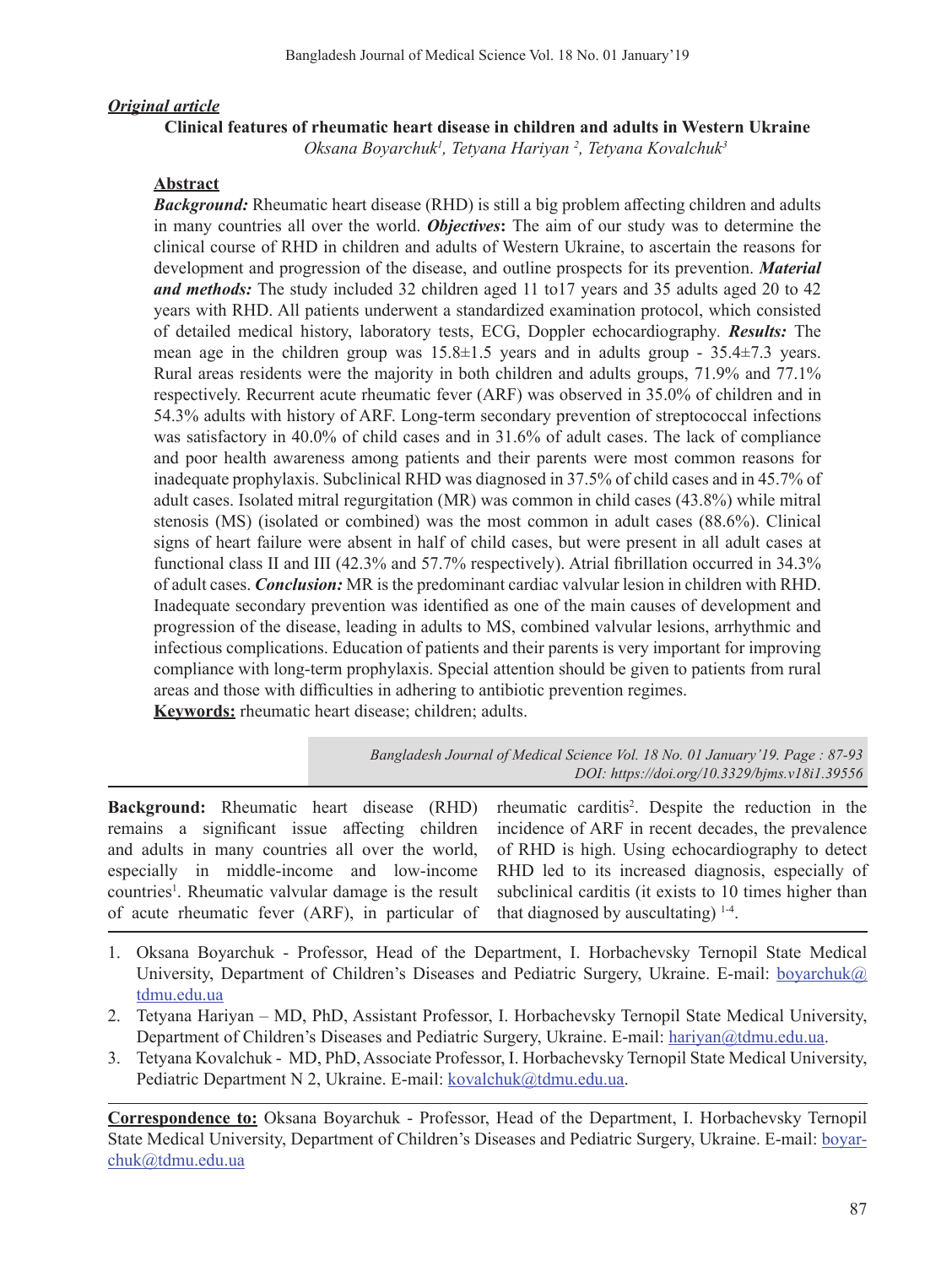Valvular damage of rheumatic origin is the main cause of cardiovascular diseases and death from them during the first 35 years of life in developing countries<sup>5-6</sup>. In the world, the number of surgical interventions for rheumatic heart disease do not decrease and the rates of disability from RHD remain high  $7-8$ .

It is very important to diagnose RHD early, so that preventive measures can be promptly adopted giving better outcomes <sup>9</sup>. Until the wide implementation of echocardiography in clinical practice, clinical exam, especially detection of cardiac murmur by auscultation, was the main method of RHD diagnosis<sup>1,7.</sup> Using echocardiography with Doppler has significantly improved diagnosis for RHD, in particular by identifying of subclinical carditis. Numerous papers focused on the diagnosis of subclinical carditis were published in the last decade 3-4, 10-12.

The problem of standardization of echocardiographic screening for RHD, determining the significance of subclinical carditis has emerged over time<sup>9</sup>. In 2012 World Heart Federation formulated and published criteria for echocardiographic diagnosis of RHD on the basis of the best available evidence<sup>1</sup>. In 2015 revision of the Jones criteria for the diagnosis of ARF in the era of Doppler echocardiography was produced by American Heart Association<sup>13</sup>.

RHD course and progression also depends on the patient's age, genetic predisposition, country of residence, living conditions, the efficiency of secondary prevention, etc<sup>7</sup>.

The aim of our study was to determine the clinical course of RHD in children and adults of Western Ukraine, to ascertain the reasons for development and progression of the disease, and outline prospects for its prevention.

## **Material and methods**

The study included 32 children aged 11 to17 years and 35 adults aged 20 to 42 years with rheumatic heart disease. The study was conducted during the inpatient treatment of the children at Ternopil City Children's Hospital, Ternopil District Children's Hospital and adults at Ternopil University Hospital.

All patients underwent standardized examination protocol, which consisted of a detailed medical history recorded by the physician, general and special laboratory tests, ECG, echocardiography, Doppler echocardiography.

The patients were administered a survey. It included a questionnaire containing the following parameters: age, gender, living conditions (urban or rural

residence), genetic history, recurrent rheumatic fever, the lack or irregularity of the secondary prevention. A separate block of questions addressed patient's adherence of secondary prevention of ARF. Questions about recurrent rheumatic fever and secondary prevention were given only to patients with history of ARF.

RHD was diagnosed by clinical and echocardiographic Doppler examination. Some cases of RHD had a history of ARF, diagnosed according to the Jones criteria. Subclinical rheumatic carditis was diagnosed in patients with heart defects without a clear history of ARF. All patients were evaluated using morphological features of RHD and criteria for pathological mitral and aortic regurgitation according to the World Heart Federation criteria for echocardiographic diagnosis of RHD (2012)<sup>1</sup>. Other causes of heart defects (congenital heart diseases, cardiomyopathy, infective endocarditis etc.) were excluded.

Heart failure severity was ranked according to the New York Heart Association (NYHA) Functional Classification.

The results were analyzed using standard procedures with Statistica StatSoft 6.0 software package. The distribution of variables was assessed by Chi-square test and the Fisher's exact test. Significance level of the tests was set at  $\alpha = 0.05$ .

**Ethical approval:** Ethical approval for the study was provided by the scientific ethics committee at I. Horbachevsky Ternopil State Medical University. The adult patients and parents of the children participating in this study signed their informed consent.

The study conformed to the principles outlined in the WMA Declaration of Helsinki.

**Results**. The mean age of children with RHD was 15.8±1.5 years and the majority of them, 24 (75%) were 16-17 yrs. The mean age of adult cases was 35.4±7.3 years (Table 1).

19 (59.4%) of child cases and 13 (37.1%) of adult cases were male, with respectively - 13 (40.6%) and 22 (62.9%) of them female.

Among the children, there were significantly more residents from rural areas than the residents from urban areas (23 (71.9%) versus 9 (28.1%) respectively,  $\chi^2$ - 4.17, p=0.0411).

Among the adults, the residents from rural areas also were more than from urban areas, 27 (77.1%) versus 8 (22.9%) respectively,  $\chi^2$ - 7.11, p=0.0077.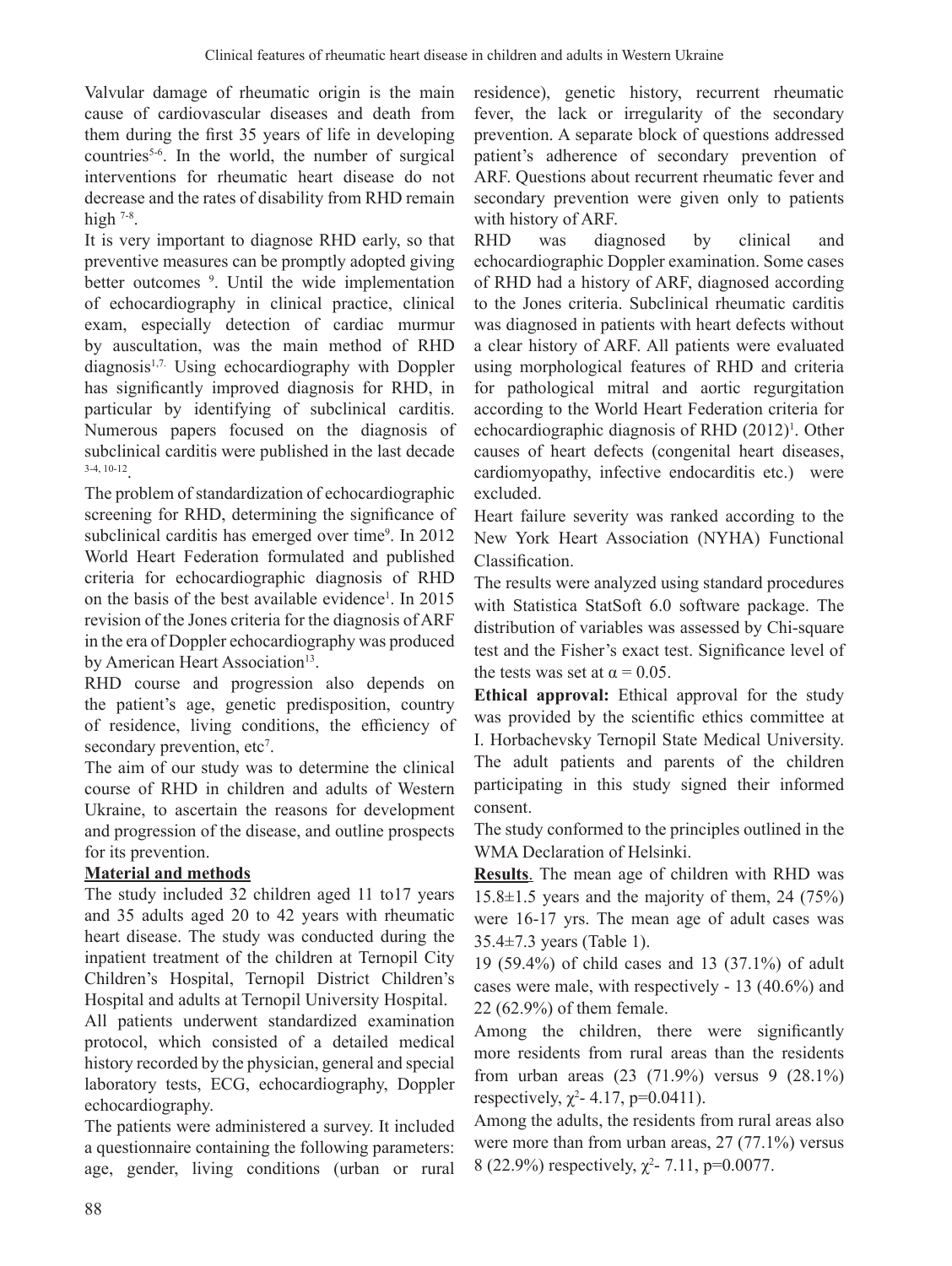| <b>Parameter</b>               | <b>Child</b><br>cases<br>$(n=32)$<br>$n$ (% of cases) | <b>Adult</b><br>cases<br>$(n=35)$<br>$n$ (% of cases) |
|--------------------------------|-------------------------------------------------------|-------------------------------------------------------|
| Age (years)<br>mean/range      | $15.8 \pm 1.5 / 11 - 17$                              | $35.4 \pm 7.3 / 20 - 42$                              |
| Gender                         |                                                       |                                                       |
| male                           | 19 (59.4%)                                            | $13(37.1\%)$                                          |
| female                         | 13(40.6)                                              | 22 (62.9%)                                            |
| Place of<br>residence          |                                                       |                                                       |
| urban                          | $9(28.1\%)$                                           | $8(22.9\%)$                                           |
| rural                          | 23 (71.9%)                                            | $27(77.1\%)$                                          |
| History of<br>ARF              |                                                       |                                                       |
| yes                            | 20 (62.5%)                                            | 19 (54.3%)                                            |
| no<br>(subclinical<br>disease) | 12(37.5%)                                             | 16(45.7%)                                             |

**Table 1.** Baseline characteristics of patients with rheumatic heart disease included in this study

Twenty (62.5%) of children RHD cases had a history of ARF, which was diagnosed according to the revised Jones criteria. In these cases the duration of the disease after ARF ranged from 1 to 12 years, with the average duration being  $5.80 \pm 3.16$  years. In most cases (12, 60.0%) RHD has developed during the first 5 years after undergoing ARF, and often during the first 3 years (9, 45.0%).

Recurrent ARF was seen in 7 (35.0%) children with history of ARF: in 4 cases rheumatic heart lesions have developed after the first episode of recurrent ARF, in 2 cases – after the second episode and in 1 cases – after the third episode. The rest of the patients reported frequent tonsillitis/pharyngitis, respiratory infection, but recurrent ARF had not been diagnosed. A history of ARF was reported in 19 adults (54.3%).

In these cases the duration of the disease after ARF ranged from 8 to 30 years.

Recurrent ARF was seen in 9 (47.4%) adults with history of ARF.

Antibiotics for secondary prevention were given for 15 (75.0%) children and for 14 (73.7%) adults with history of ARF. It includes prolonged forms of penicillin injections once monthly. However only in 8 (40.0%) child cases and in 6 (31.6%) adult cases the secondary prevention of streptococcal infections completely adheres to the WHO guidelines. Its irregularity and short duration of the antibiotic prevention were the most common. The lack of secondary prevention was only in 3 cases due to an allergy to penicillin drugs, in other cases the main reasons were the non-compliance and poor health awareness among patients and their parents.

Subclinical rheumatic carditis was diagnosed in 12 (37.5%) child cases and in 16 (45.7%) adult cases. Heart defects in these cases often were discovered incidentally after hospitalization for other diseases. In some child cases, the pathology of the heart was suspected during a medical examination before admission to the athletic team or during a scheduled medical examination.

Adult RHD patients without a history of ARF in most cases were admitted to the hospital with marked changes of the cardiovascular system and signs of heart failure. Patients were hospitalized for further examination after losing consciousness, with pronounced dyspnea, or arrhythmia. In 3 patients the heart defects were found during treatment for pneumonia or severe course of respiratory infection. In 2 cases the valvular heart disease was detected during pregnancy examination.

Baseline characteristics of patients with RHD with or without history of ARF are shown in table 2. There was no significant difference between the cases with history of ARF and without it.

| Parameter              | Child cases $(n=32)$   |                        | Adult cases $(n=35)$          |                          |  |
|------------------------|------------------------|------------------------|-------------------------------|--------------------------|--|
|                        | $n$ (% of cases)       |                        | $n$ (% of cases)              |                          |  |
|                        | RHD with history       | <b>RHD</b><br>without  | with history of<br><b>RHD</b> | without<br><b>RHD</b>    |  |
|                        | of ARF                 | history<br>of ARF      | ARF                           | ARF<br>of<br>history     |  |
|                        | $(n=20)$               | $(n=12)$               | $(n=19)$                      | $(n=16)$                 |  |
| Age (years) mean/range | $15.7 \pm 1.4/11 - 17$ | $15.9 \pm 1.6/12 - 17$ | $33.9 \pm 8.1/20 - 42$        | $37.2 \pm 6.0 / 25 - 42$ |  |
| Gender                 |                        |                        |                               |                          |  |
| male                   | $14(70.0\%)$           | 5(41.7%)               | $8(42.1\%)$                   | $5(31.3\%)$              |  |
| female                 | $6(30.0\%)$            | $7(58.3\%)$            | $11(57.9\%)$                  | 11 $(68.7%)$             |  |
| Place of residence     |                        |                        |                               |                          |  |
| urban                  | 7(35%)                 | $2(16.7\%)$            | $9(47.4\%)$                   | $4(25.0\%)$              |  |
| rural                  | 13 $(65%)$             | $10(83.3\%)$           | $10(52.6\%)$                  | $12(75.0\%)$             |  |

**Table 2. Baseline characteristics of patients with rheumatic heart disease with or without history of ARF**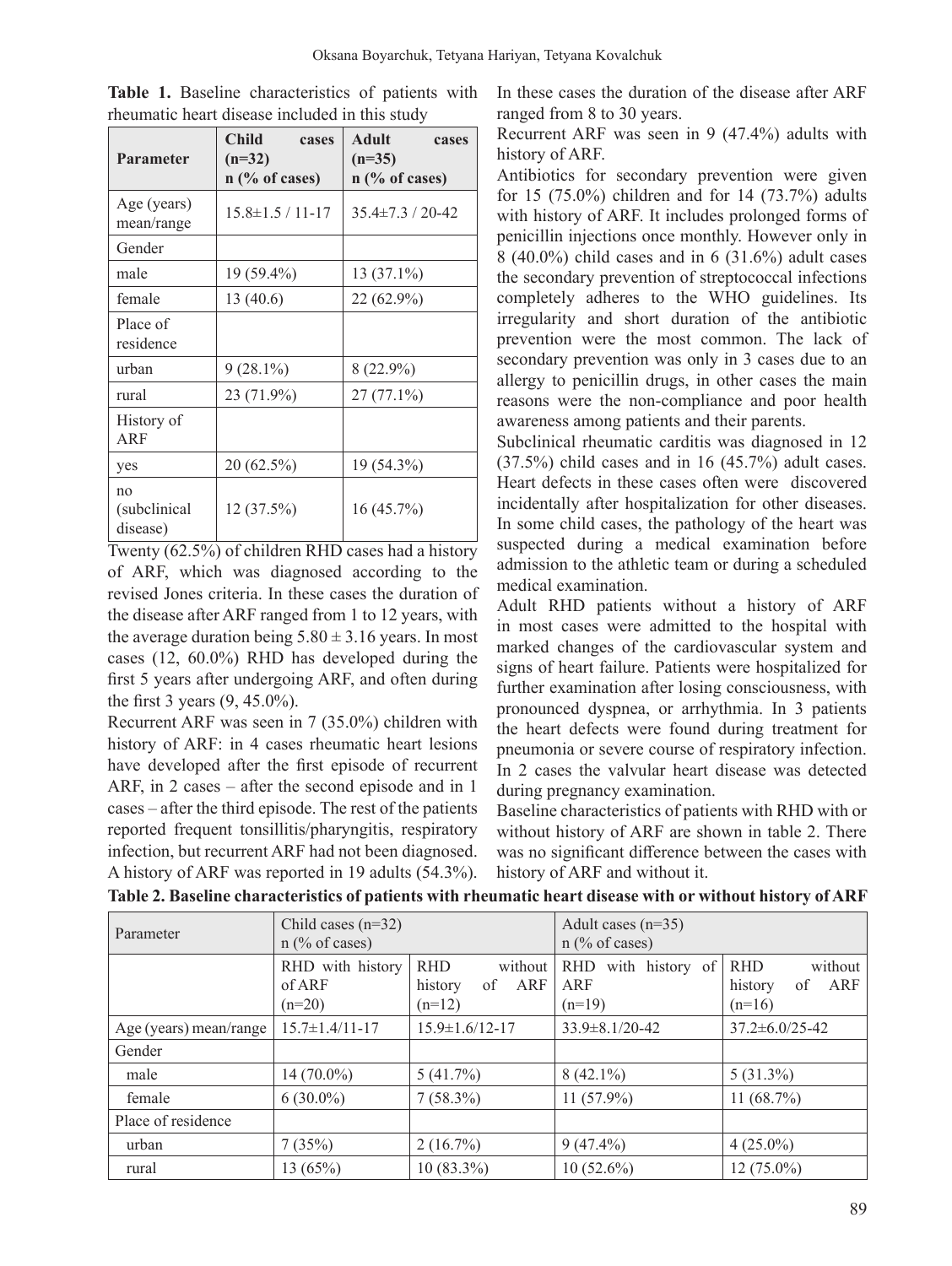Classification characteristic of rheumatic heart disease cases based on the type of valvular lesions and functional classes of heart failure are presented in table 3.

Mitral valve lesions were observed most often, in 31 (96.9%) of the child cases and in 32 (91.4%) of the adult cases. Isolated mitral regurgitation (MR) was more frequently detected in children (14 (43.8%) versus 1 (2.9%);  $\chi^2$ -10.34, p=0.0013). Combination of MR with aortic regurgitation (AR) without valvular stenosis was higher in children as well (11(34.4%) versus 0;  $\chi^2$ -10.42, p=0.0012).

Mitral stenosis (MS) (isolated or combined) occurred more often in adults, 31 (88.6%) than in children, 5  $(15.6\%), \chi^2$ -11.67, p=0.0006; similarly, aortic stenosis (AS) frequently occurred in adults (9 (25.7%) versus 1 (3.1%) respectively;  $\chi^2$ -5.07, p=0.0244).

Tricuspid regurgitation (TR) occurred in 8 (22.9%) of the adult cases and in all cases was combined with mitral and/or aortic valvular lesions.

**Table 3. Classification characteristics of rheumatic heart disease cases in this study**

| Parameter                               | children<br>$(n=32)$       |               | adults $(n=35)$          |               |
|-----------------------------------------|----------------------------|---------------|--------------------------|---------------|
|                                         | $\mathbf n$                | $\frac{0}{0}$ | $\mathbf n$              | $\frac{0}{0}$ |
| Type of lesion                          |                            |               |                          |               |
| Mitral regurgitation (MR)               | 14                         | 43,8          | $\mathbf{1}$             | 2.9           |
| Mitral stenosis (MS)                    |                            |               | 4                        | 11.4          |
| MR, MS                                  | 3                          | 9,4           | 8                        | 22.9          |
| MR, MS, Tricuspid<br>regurgitation (TR) |                            |               | 2                        | 5.7           |
| Aortic regurgitation (AR)               | 1                          | 3,1           |                          |               |
| AR, AS                                  |                            |               | 3                        | 8.6           |
| MR, AR                                  | 11                         | 34,4          | $\overline{a}$           |               |
| MR, MS, AR                              | $\overline{2}$             | 6,2           | 11                       | 31.4          |
| MR, MS, AS, TR                          |                            |               | $\overline{2}$           | 5.7           |
| MR, MS, AR, AS, TR                      |                            |               | $\overline{\mathcal{L}}$ | 11.4          |
| AR, AS, MR                              | 1                          | 3,1           |                          |               |
| Heart failure:                          |                            |               |                          |               |
| Absent                                  | 16                         | 50.0          |                          |               |
| Functional class (FC):<br>T             |                            |               |                          |               |
| П                                       | 10                         | 31,3          |                          |               |
| $III$                                   | $\sqrt{5}$<br>$\mathbf{1}$ | 15.6<br>3.1   | 15<br>20                 | 42.3<br>57.7  |
|                                         |                            |               |                          |               |
| IV                                      |                            |               |                          |               |

Clinical signs of heart failure (HF) presented in 16 (50.0 %) of children and in all adults. Functional class (FC) I was determined more often in children

cases (10 (31.3%);  $\chi^2$ -9.58, p=0.002), while in all adult cases FC II and FC III was determined.

There were no significant differences between type of lesion and classes of heart failure in child and adult RHD cases with or without history of ARF.

RHD complications diagnosed in this study were atrial fibrillation (AF), which occurred in 12 (34.3%) of adult cases, frequently episodic and paroxysmal and in 4 cases – persistent; infective endocarditis (IE), which was diagnosed in 2 adult cases and in 1 child case; exudative pericarditis which occurred in 2 adult cases.

#### **Discussion:**

This study did not detect sex differences in children and adult cases with RHD, consistent with some literature<sup>6</sup>. However, in many countries ARF and RHD are more common in females  $14-15$ , as they are more sensitive to streptococcus A16. Marijon E. et al.<sup>14</sup> did not reveal female predominance using only WHO criteria for diagnosis, however using combined criteria (morphological signs and Doppler criteria) they found the increased incidence ofRHD in females. In our study females make larger proportion among adult cases, especially in cases with subclinical RHD, although the difference was not significant, evidently, because of the small number of cases.

We found that RHD more frequently developed in patients living in rural areas (both children and adults) rather than in urban, which is in agreement with the findings of some studies $10, 17$ , while others reported prevalence in patients residing in urban settings<sup>18</sup>. Prevalence of RHD among rural residents may be associated with inferior social conditions compared to urban areas. Children residing in rural areas more often experience cold conditions, have less access to quality healthcare due to the greater distance to the nearest health center and low awareness about the importance of preventive measures.

Recurrent ARF which was seen in our study in 35.0% children and 47.4% adults with history of ARF, was similar to other observations<sup>6</sup>. However, some studies<sup>15</sup> reported only about 9.6% of recurrent rheumatic fever among RHD cases. RHD is commonly caused by recurring valvulitis, which is one of the major clinical manifestations of recurrent ARF<sup>2</sup>, and the risk significantly increases after the first recurrent episode of rheumatic fever.

According to our study, only in 40.0% of the child cases and in 31.6% of adult cases the secondary prevention of streptococcal infections was satisfactory. Other studies report 42.18% cases receiving regular benzathine penicillin prophylaxis<sup>9</sup>, while irregular and discontinued antibiotics was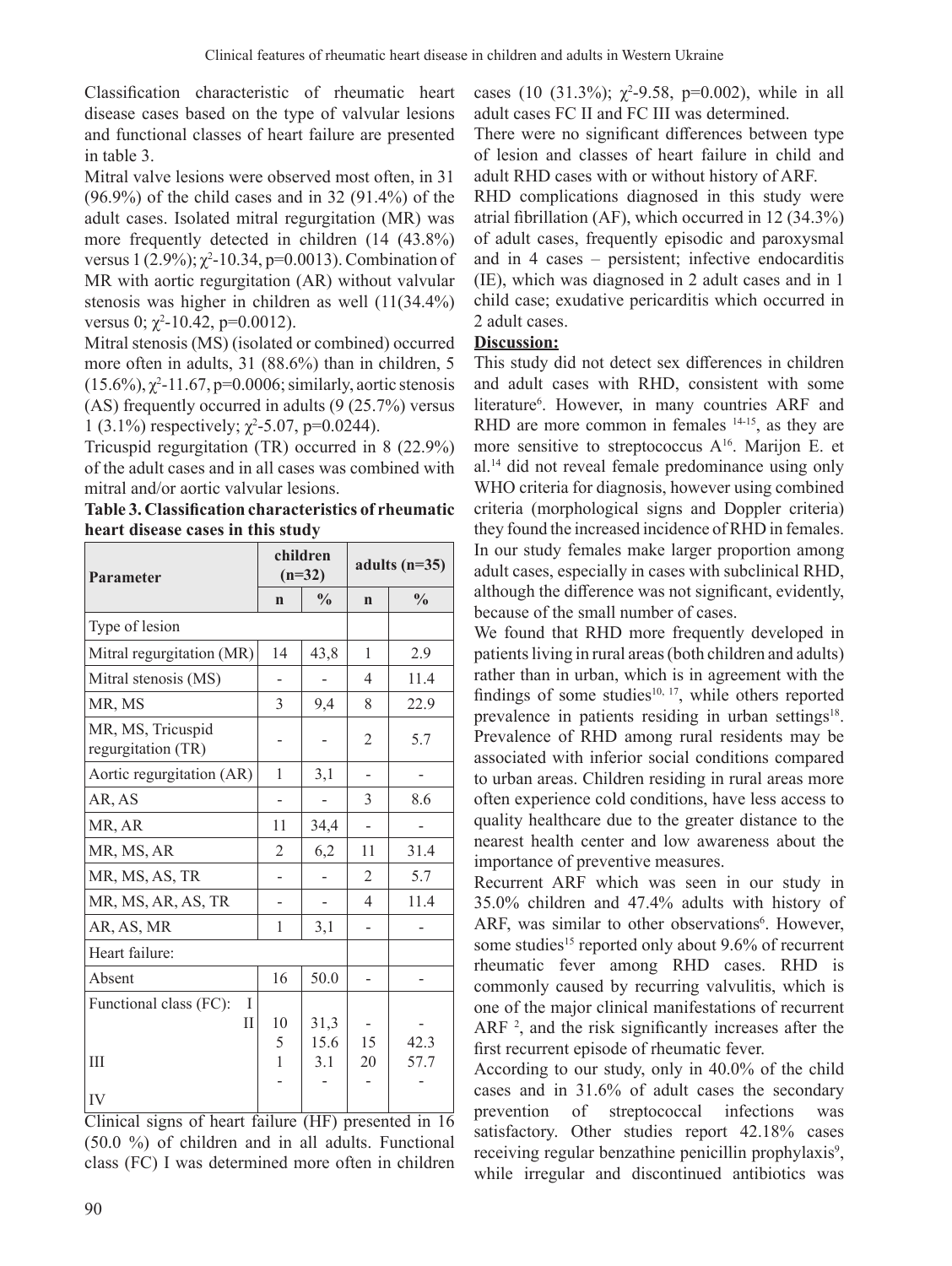given in 70% of the patients<sup>6</sup>, that are compatible to our research. The main reason for the lacking secondary prevention was the poor adherence to long-term prevention. Unsatisfactory compliance with the prophylaxis is reported in other studies $6, 12$ ,  $19, 20$ . Low patient adherence to the therapy may be associated with the parents and patients unawareness of the problem, thus it is very important to focus more on education of doctors and parents. New Zealand guideline empfasize education of affected families and children affected as one of the key methods for improved adherence to prophylaxis <sup>21</sup>.

MR was the most common cardiac valvular lesion in children, which is also supported by some of the reports<sup>19,</sup> 22-23. Other studies, however, reported that combined MS with  $MR^{6, 15}$ , or MS alone<sup>24</sup> is the most frequent valvular lesion in RHD cases. In our study MS (isolated or combined) occurred more often in adult cases than in children and MS combined with MR and AR was the most common cardiac valvular lesion in adults.

MS (isolated or combined) occurred in 88.6% of adult cases in our study. In other studies this rate was lower, from  $47.3\%$  <sup>15</sup> to  $77.1\%$  <sup>6</sup>. A low rate of MS among RHD cases in Ethiopia study<sup>15</sup> can be explained by a younger age of the patients (mean age  $23 + 8$  years) at the time of the survey. In this study we observed MS only in 15.7% of the child cases.

The rate of development MS depends on the geographical area<sup>7</sup> . In high-income countries it is commonly an indolent and slowly progressing disease with a long latency period (20-40 years) without clinical signs  $25$ , but in developing countries valvular lesions progress much more rapidly due to more frequent recurrent ARF, genetic factors and socio-economic conditions <sup>26</sup>.

This study confirms prevalence of MR in the young RHD patients. The progression of the disease is caused by unsatisfactory secondary prevention and other factors, leading to MS and combined valvular lesions. Some authors attribute development of valvular disorders in RHD patients to genetic predispositions<sup>27-28</sup>.

TR was found in 22.9% of adult cases and in all cases it was combined with other cardiac lesions. Frequency of TR in this study was in agreement with previous findings 29. However, other studies were reported lower incidence, 5.7% <sup>6</sup> , as well as higher incidence, 48.2% <sup>23</sup> of TR among RHD cases. TR is commonly secondary to right ventricular dilatation, rather than to primary rheumatic involvement<sup>7</sup> and confirms late stages of mitral stenosis complicated by the development of pulmonary hypertension, and by the failure of the right side of the heart.

Half of the RHD cases in children in this study did not have signs of congestive heart failure. Other authors also report relatively low rate of HF after RHD diagnosis with only 27% patients developing HF within 5 years 30. However, some studies report that about 64% of children with RHD had FC IV and underwent cardiac valvular surgery before 16 years of age <sup>2</sup>.

In all adults with RHD in this study have developed congestive HF. These cases were II and III FC according to the NYHA Functional Classification, which indicates progression of heart failure in adults. Other authors report 17%, 25%, 26% and 32% of FC I, II, III and IV, respectively in patients with mean age of  $23 +1$ - 8 years<sup>15</sup>. Literature data indicates that congestive HF isthe most common cause of mortality in RHD cases 19.

In this study AF was found in 34.3% adult cases with RHD which is a higher incidence than previously reported 22.8% of the cases and which likewise was the most common arrhythmia<sup>15</sup>. Development of AF in patients with mitral stenosis is most common complication, because of left atrial dilatation, and because of the inflammatory and fibrotic changes caused by the rheumatic process<sup>7</sup>.

With age, there is not only the progression of heart failure, but also increase in the frequency of complications, often resulting in death.

#### **Conclusions**

MR is the predominant cardiac valvular lesion in children with RHD. Inadequate secondary prevention was identified as one of the main causes of development and progression of the disease, leading in adults to MS, combined valvular lesions, arrhythmic and infectious complications. A large number of cases with subclinical carditis require a careful approach to the diagnosis of all suspected cases. Education of patients and their parents is very important for improving compliance with long-term prophylaxis. Special attention should be given to patients from rural areas and those with difficulties in adhering to antibiotic prevention regimes.

**Conflict of Interest:** The authors declare that they have no conflict of interest.

**Funding source:** None.

**Authors' contributions:** Data gathering and idea owner of this study: Oksana Boyarchuk

Study design: Oksana Boyarchuk, Tetyana Hariyan Data gathering: Tetyana Hariyan, Tetyana

Kovalchuk

Writing and submitting manuscript: Oksana Boyarchuk, Tetyana Hariyan , Editing and approval of final draft: Oksana

Boyarchuk, Tetyana Kovalchuk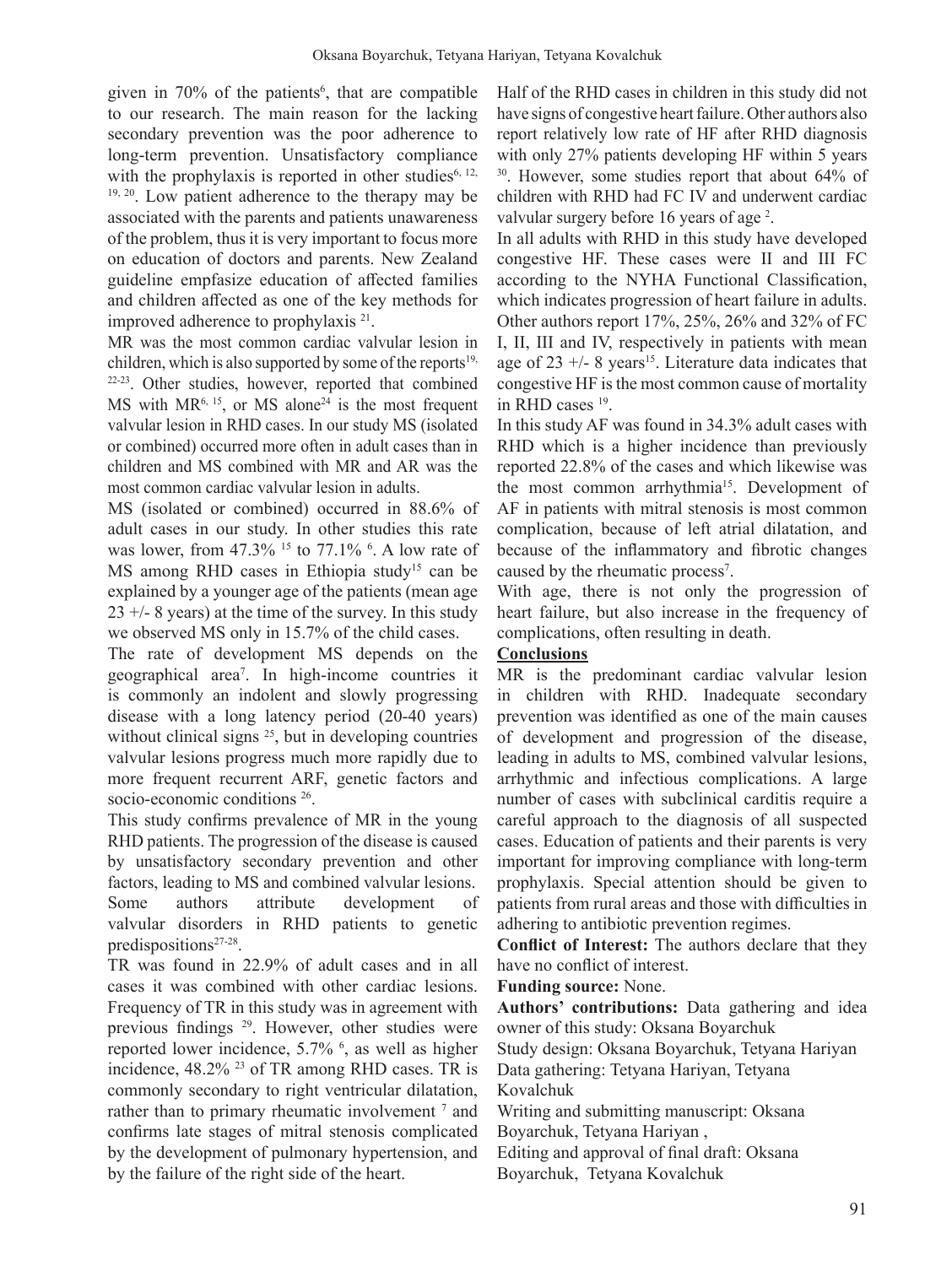#### **References**

- 1. ReményiB,Wilson N, SteerA, FerreiraB, Kado J, Kumar K, Lawrenson J, Maguire G, Marijon E, Mirabel M, Mocumbi AO, Mota C, Paar J, Saxena A, Scheel J, Stirling J, Viali S, Balekundri VI, Wheaton G, Zühlke L, Carapetis J: World Heart Federation criteria for echocardiographic diagnosis of rheumatic heart disease: an evidencebased guideline. *Nat Rev Cardiol*, 2012; **9**: 297–309. https://doi.org/10.1038/nrcardio.2012.7
- 2. Sampaio RO, Fae KC, Demarchi LMF, Pomerantzeff PMA, Aiello VD, Spina GS, Tanaka AC, Oshiro SE, Grinberg M, Kalil J, Guilherme L: Rheumatic heart disease: 15 years of clinical and immunological follow-up. *Vasc Health Risk Manag,* 2007**; 3**(6): 1007– 1017.
- 3. Marijon E, Mirabel M, Celermajer DS, Jouven X: Rheumatic heart disease. *Lancet*, 2012; **379**: 953–964. https://doi.org/10.1016/S0140-6736(11)61171-9
- 4. Bhaya M, Panwar S, Beniwal R, Panwar RB: High prevalence of rheumatic heart disease detected by echocardiography in school children. *Echocardiograp*hy, 2010; **27**: 448–453. https://doi.org/10.1111/j.1540-8175.2009.01055.x
- 5. Carapetis JR, Zuhlke LJ: Global research priorities in rheumatic fever and rheumatic heart disease. *Ann Pediatr Card*, 2011; **4**: 4-12. https://doi.org/10.4103/0974-2069.79616
- 6. Joseph N, Madi D, Kumar GS, Nelliyanil M, Saralaya V, Rai S: Clinical spectrum of rheumatic fever and rheumatic heart disease: a 10 year experience in an urban area of South India*. N Am J Med Sci*, 2013; **5**(11): 647–52. https://doi.org/10.4103/1947-2714.122307
- 7. World Health Organization. Rheumatic Fever and Rheumatic Heart Disease: Report of a WHO Expert Consultation, Geneva, 29 October–1 November 2001 Geneva, Switzerland: World Health Organization; WHO Technical Report Series 923.
- Stingl C., Moller H., Binstadt BA: Cardiac operations for North American children with rheumatic diseases: 1985-2005. *Pediatr. Cardiol*, 2010; *31*: 66–73. https://doi.org/10.1007/s00246-009-9572-5
- 9. Carapetis JR, Steer AC, Mulholland EK, Weber M: The global burden of group A streptococcal diseases. *Lancet Infect Dis*, 2005**; 5**: 685–694. https://doi.org/10.1016/S1473-3099(05)70267-X
- 10. MarijonE,OuP,CelermajerDS,FerreiraB,MocumbiAO, Jani D, Paquet C, Jacob S, Sidi D, Jouven X: Prevalence of rheumatic heart disease detected by echocardiographic screening*. N Engl J Med*, 2007; **357**: 470–476. https://doi.org/10.1056/NEJMoa065085
- 11. Bryant PA, Robins-Browne R, Carapetis JR, Curtis N: Some of the people, some of the time: susceptibility to acute rheumatic fever. *Circulation*, 2009; **119:** 742–753. https://doi.org/10.1161/ CIRCULATIONAHA.108.792135
- 12. Krishna Kumar R, Tandon R: Rheumatic fever & rheumatic heart disease: The last 50 years*. Indian J Med*  Res, 2013; **137**(4): 643–658.
- 13. Gewitz MH, Baltimore RS, Tani LY, et al. on behalf of the American Heart Association Committee on

Rheumatic Fever, Endocarditis, and Kawasaki Disease of the Council on Cardiovascular Disease in the Young: Revision of the Jones criteria for the diagnosis of acute rheumatic fever in the era of Doppler echocardiography: a scientific statement from the American Heart Association. *Circulation*, 2015; **131**: 1806-1818. https://doi.org/10.1161/CIR.0000000000000205

- 14. Marijon E, Celermajer DS, Tafflet M, El-Haou S, Jani DN, Ferreira B, Mocumbi A-O, Paquet C, Sidi D, Jouven X: Rheumatic heart disease screening by echocardiography: the inadequacy of World Health Organization criteria for optimizing the diagnosis of subclinical disease. *Circulation,* 2009; **120**: 663-668. https://doi.org/10.1161/ CIRCULATIONAHA.109.849190
- 15. Melka A: Rheumatic heart disease in Gondar college of medical sciences teaching hospital: socio-demographic and clinical profile. *Ethiop Med J*, 1996; **34:** 207- 16.
- 16. Carapetis JR, Mc Donald M, Wilson NJ: Acute rheumatic fever*. Lancet,* 2005; **366:** 155-168. https://doi.org/10.1016/S0140-6736(05)66874-2
- 17. Paar JA, Berrios NM, Rose JD, Cáceres M, Pe-a R, Pérez W, Chen-Mok M, Jolles E, Dale JB: Prevalence of rheumatic heart disease in children and young adults in Nicaragua. *Am J Cardiol*, 2010; **105:** 1809–1814. https://doi.org/10.1016/j.amjcard.2010.01.364
- 18. Riaz BK, Selim S, Karim N, Chowdhury KN, Chowdhury SH, Rahman R: Risk factors of rheumatic heart disease in Bangladesh: a case–control study. *J. Health Popul Nutr*, 2015**; 31**: 70–77.
- 19. Ravisha MS, Tullu MS, Kamat JR: Rheumatic fever and rheumatic heart disease: clinical profile of 550 cases in India. *Arch Med Res*, 2003; **34**(5): 382-7. https://doi.org/10.1016/S0188-4409(03)00072-9
- 20. Boyarchuk O, Komorovsky R, Kovalchuk T, Denefil O. Socio-demographic and medical predictors of rheumatic heart disease in a lowrisk population. Pediatr Pol, 2018; 93(4): 325–330. https://doi.org/10.5114/polp.2018.77998
- 21. Atatoa-Carr P, Lennon D, Wilson N; New Zealand Rheumatic Fever Guidelines Writing Group. Rheumatic fever diagnosis, management, and secondary prevention: a New Zealand guideline. *N Z Med J*, 2008; **4**,121(1271): 59-69.
- 22. Negi PC, Kanwar A, Chauhan R, Asotra S, Thakur JS, Bhardwaj AK: Epidemiological trends of RF/RHD in school children of Shimla in north India. *Ind J Med Res,* 2013**; 137:** 1121–7.
- 23. Aurakzai HA, Hameed S, Shahbaz A, Gohar S, Qureshi M, Khan H, Sami W, Azhar M, Khan JS: Echocardiographic profile of rheumatic heart disease at a tertiary cardiac centre. *J Ayub Med Coll Abbottabad*, 2009;**21**(3): 122-6.
- 24. Faheem M, Hafizullah M, Gul A, Jan H, Khan MA: Pattern of valvular lesions in rheumatic heart disease. J Postgrad Med Inst. 2007; **21**: 99–103.
- 25. Carroll JD, Feldman T: Percutaneous mitral balloon valvotomy and the new demographics of mitral stenosis. *Journal of the American*